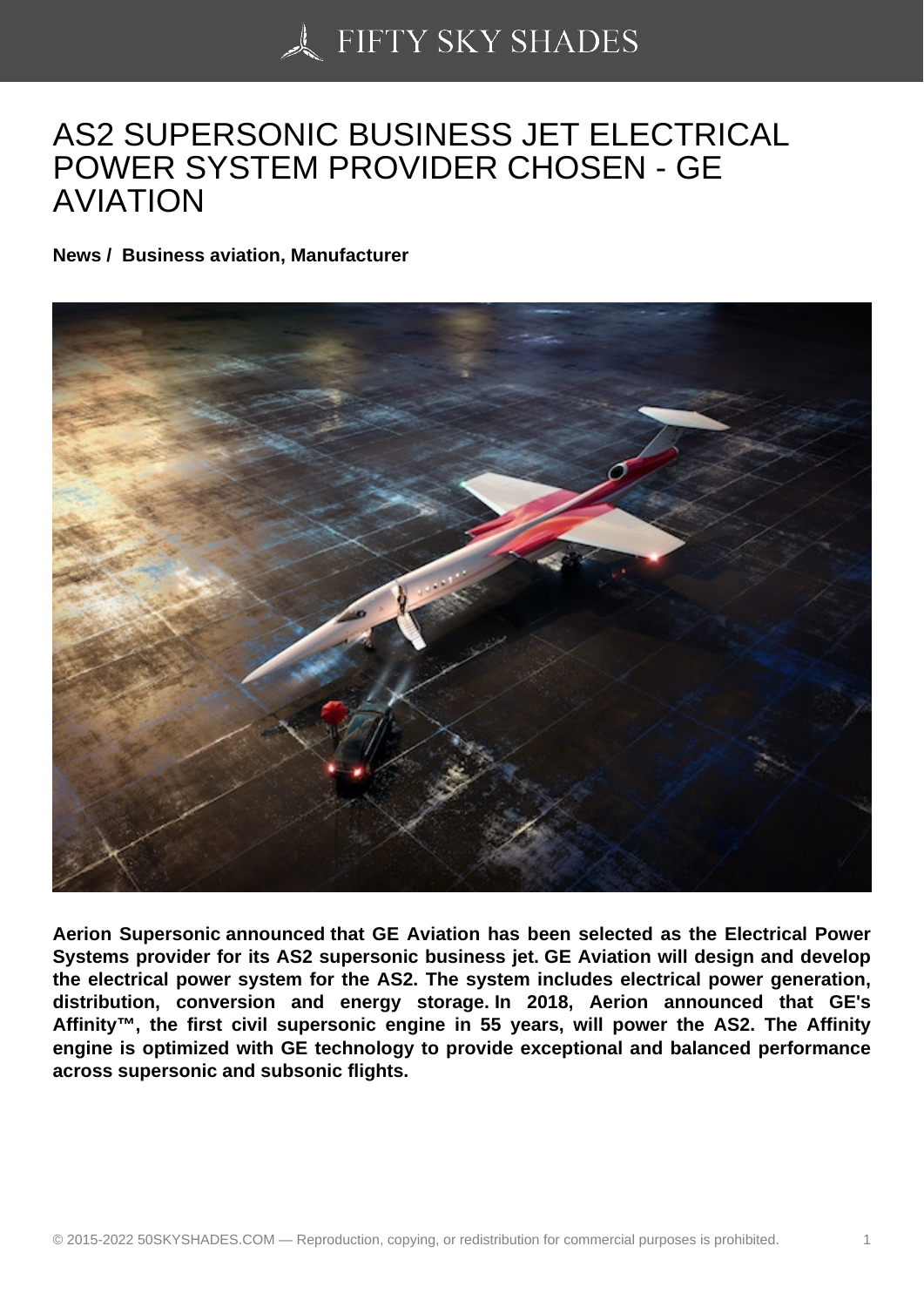**"We are excited to expand our collaboration with Aerion and leverage our extensive electrical power expertise for this state of the art, supersonic AS2 program", said Brad Mottier, GE Aviation Vice President and General Manager for Business and General Aviation & Integrated Systems. "Along with the GE Affinity engine, our electrical power system will be designed, integrated, and optimized to deliver outstanding overall system performance for Aerion and its customers."** 



The AS2 electrical power system design and initial integration planning work will be conducted at GE's Electrical Power Integration Centre (EPIC) in Cheltenham, UK, with final integration and procurement at GE's Electric Power Integrated Systems Center (EPISCenter), the electrical power integration headquarters, located in Dayton, Ohio.

"We conducted an extensive trade study, analyzing several providers and multiple power generation and distribution architectures." said Aerion CEO Tom Vice. "As a result, we have selected GE Aviation as our partner for the AS2 electrical power system. We are excited to expand our outstanding relationship with GE."

Aerion's AS2 is the first-ever privately built supersonic commercial aircraft. Designed to be inherently environmentally friendly, the AS2 is the first supersonic aircraft with the ability to accept 100 percent synthetic fuel. It is also the first to be designed without an afterburner. The 12 passenger business jet is scheduled to begin flight testing in 2024.